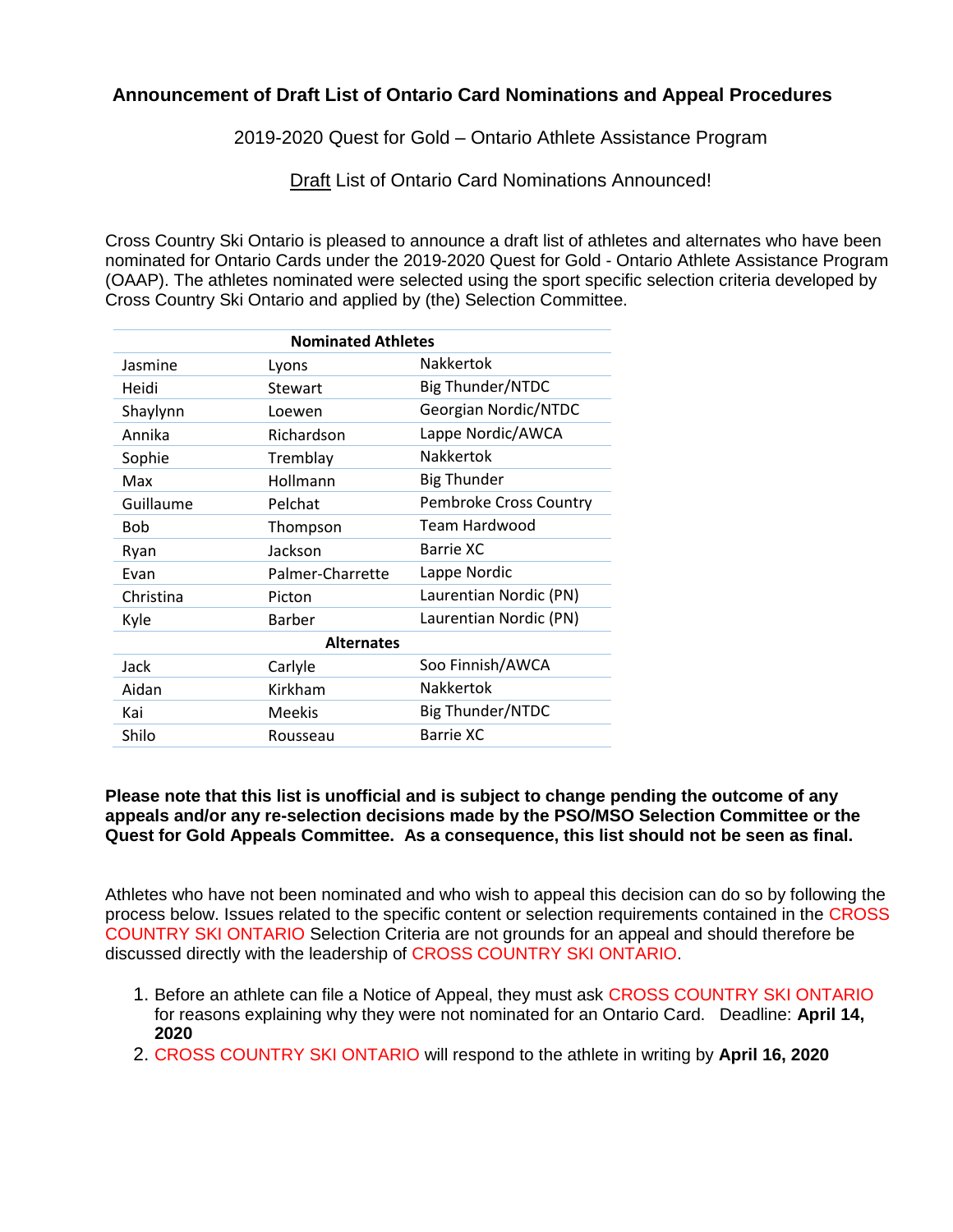If the athlete is not satisfied with the CROSS COUNTRY SKI ONTARIO response, the athlete may submit a **Notice of Appeal**, found below. A Notice of Appeal will only be accepted from the athlete or their parent/guardian on the MHSTCI-provided template (typed or hand-printed, no hand-written entries).

## **NEW: Due to COVID-19, all staff are working remotely, and Appeal submissions will only be accepted via email at questforgold@ontario.ca**

One appeal cannot be written on behalf of multiple athletes. The Notice of Appeal email must be received by MHSTCI by noon on the deadline day.

**The Ministry of Heritage, Sport, Tourism and Culture Industries has scheduled the Appeals process to conclude and a final list of QFG recipients to be posted here by May 25, 2020. Given the current challenges with COVID-19, every attempt will be made to meet those deadlines however dates are subject to change. We appreciate your understanding.**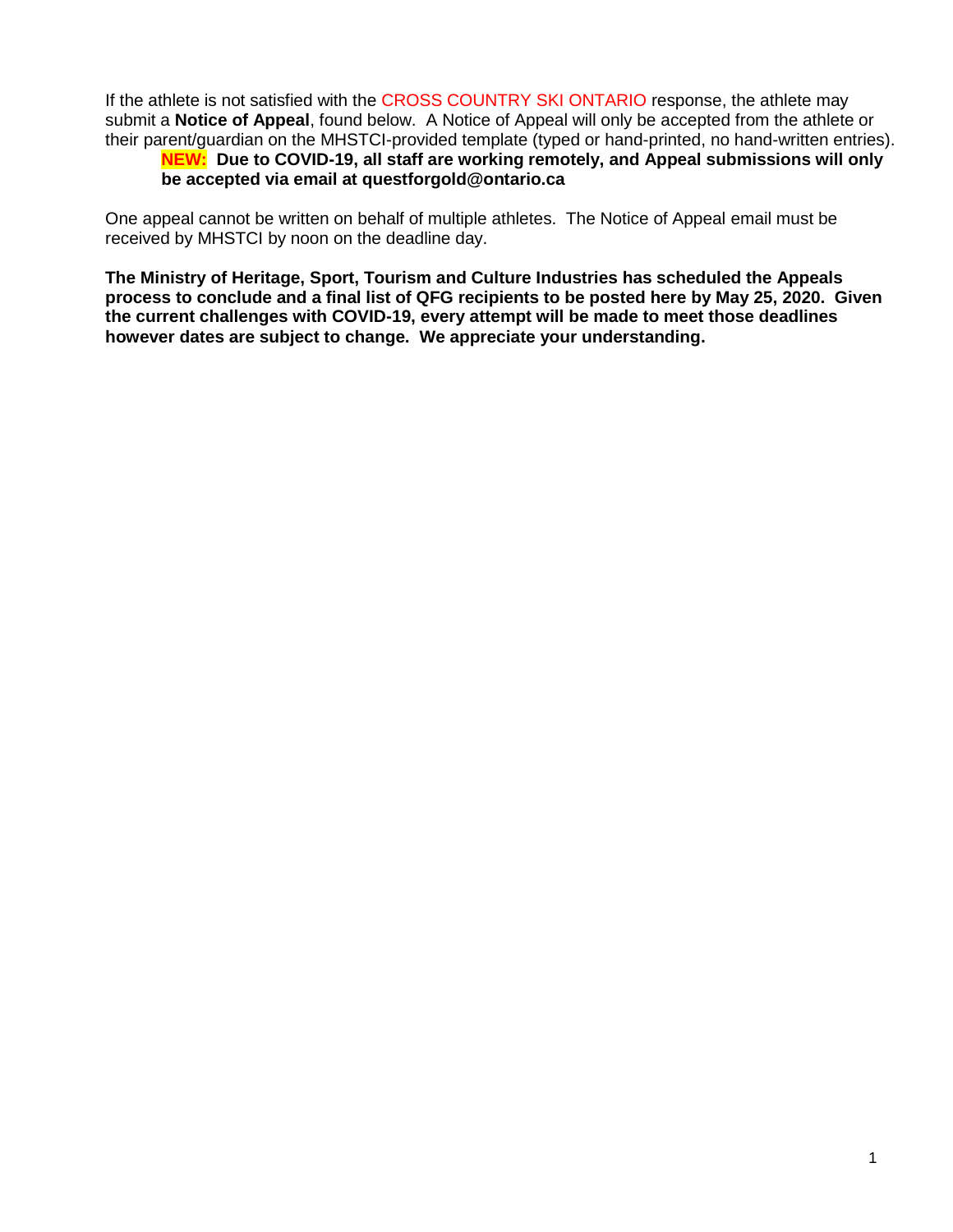# **2019-2020** *Quest for Gold* **– Ontario Athlete Assistance Program Athlete's Notice of Appeal Template**

Appeals will only be accepted on the MHSTCI-provided Notice of Appeal template. **Please refer to the appeals section of your PSO/MSO's Athlete Selection Criteria document prior to completing this form.**

**Deadline:** 12 noon on April 20, 2020

**Return form to: Email: questforgold@ontario.ca**

| <b>Full Name</b>   |       |       |
|--------------------|-------|-------|
| Address            |       | City  |
| <b>Postal Code</b> | Phone | Email |
| Sport / PSO        |       |       |

### **Reason for Appeal (Check all that apply):**

Whether or not the PSO/MSO has completed the selection process in accordance with its own published selection criteria and related procedures;

Whether or not the PSO/MSO applied the section criteria in a manner that was free from bias, discrimination and/or conflict of interest.

**Provide a two-line summary of the reason for the appeal:** 

**In the space below, (continue on to next page as needed) provide the reasons communicated to you by your PSO/MSO as to why you were not nominated for an Ontario Card, and the date the information was provided. (Note: This Appeal will not be accepted unless it contains a response from your PSO/MSO.)**

Date of PSO response: